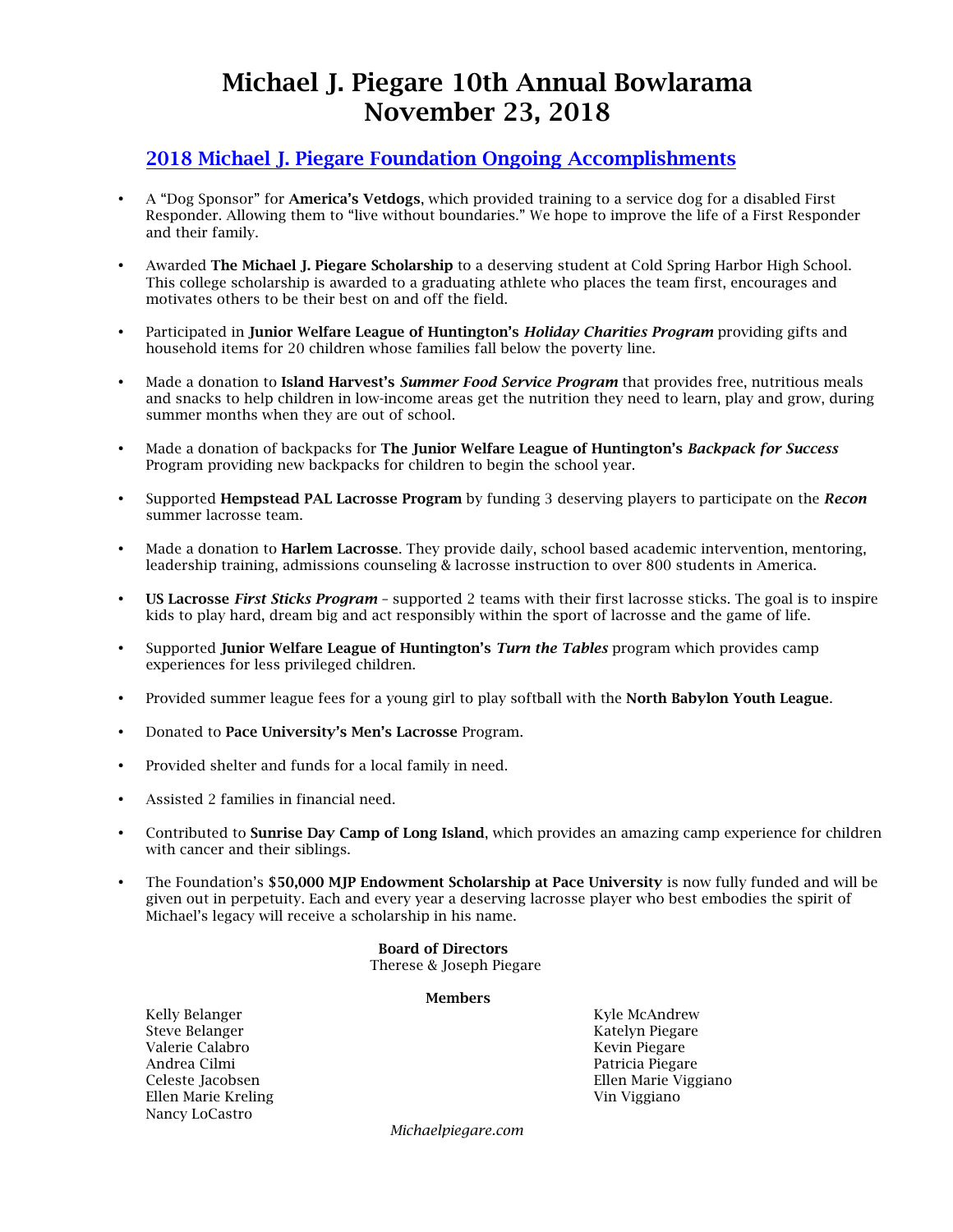# **2018 RAFFLE ITEMS**

#### **1. PACK MY BAGS**

• Free accommodations for a week at the beautiful PGA National Golf Course, Palm Beach Gardens, Florida

- 2 Bedrooms, 2 Bathrooms, Living room, Dining room, Kitchen, W & D
- Screened patio overlooking scenic and serene golf course
- Access to pool, golf course, spa and fine dining
- Minutes to beach, airport, shopping and amazing restaurants
- $$1500$  Value \*\*\* Not available  $1/1/19$  to  $3/31/19$  \*\*\*

# **2. NY KNICKS VS. ORLANDO MAGIC**

- 4 Tickets to February  $26<sup>th</sup>$  game at MSG at 7:30 PM
- Section 110 Row 16
- \$500 value

# **3. BILMAR BEACH RESORT IN TREASURE ISLAND, FL**

Generously donated by The Sclafani Family

- 7 days/6 nights stay for 2 at the oceanfront Bilmar Beach Resort in Treasure Island, Florida
- Beautiful condo convenient to Tampa and St. Petersburg
- \*\*\* See calendar for availability\*\*\*

# **4. ECHO SHOW**

• The Echo Show contains a pair of two-inch speakers and a 7-inch touchscreen. Its screen can be used to display visual output for Alexa assistant responses. Alexa can be used to request the playback of videos on its screen, such as Amazon Video content.

*•* \$230 value

# **5. THE INN AT FOX HOLLOW - THE SUITE SURRENDER PACKAGE**

- Overnight stay in one of their finest suites
- Dinner for two at Volpe Restaurant
- Breakfast for two
- $\cdot$  \$550 value

# **6. ISLANDERS VS RED WINGS**

Generously donated by M.A. Connell Funeral Home

- 4 tickets for Saturday, December 15, 2018 at 7PM at Nassau Coliseum
- VIP free parking pass
- \$740 Value

# **7. WHEEL OF FORTUNE**

- Wheel chock full of NYS Instant Lottery Tickets
- $$5-10$  tickets adding to  $$100$
- Value: Could be life changing!!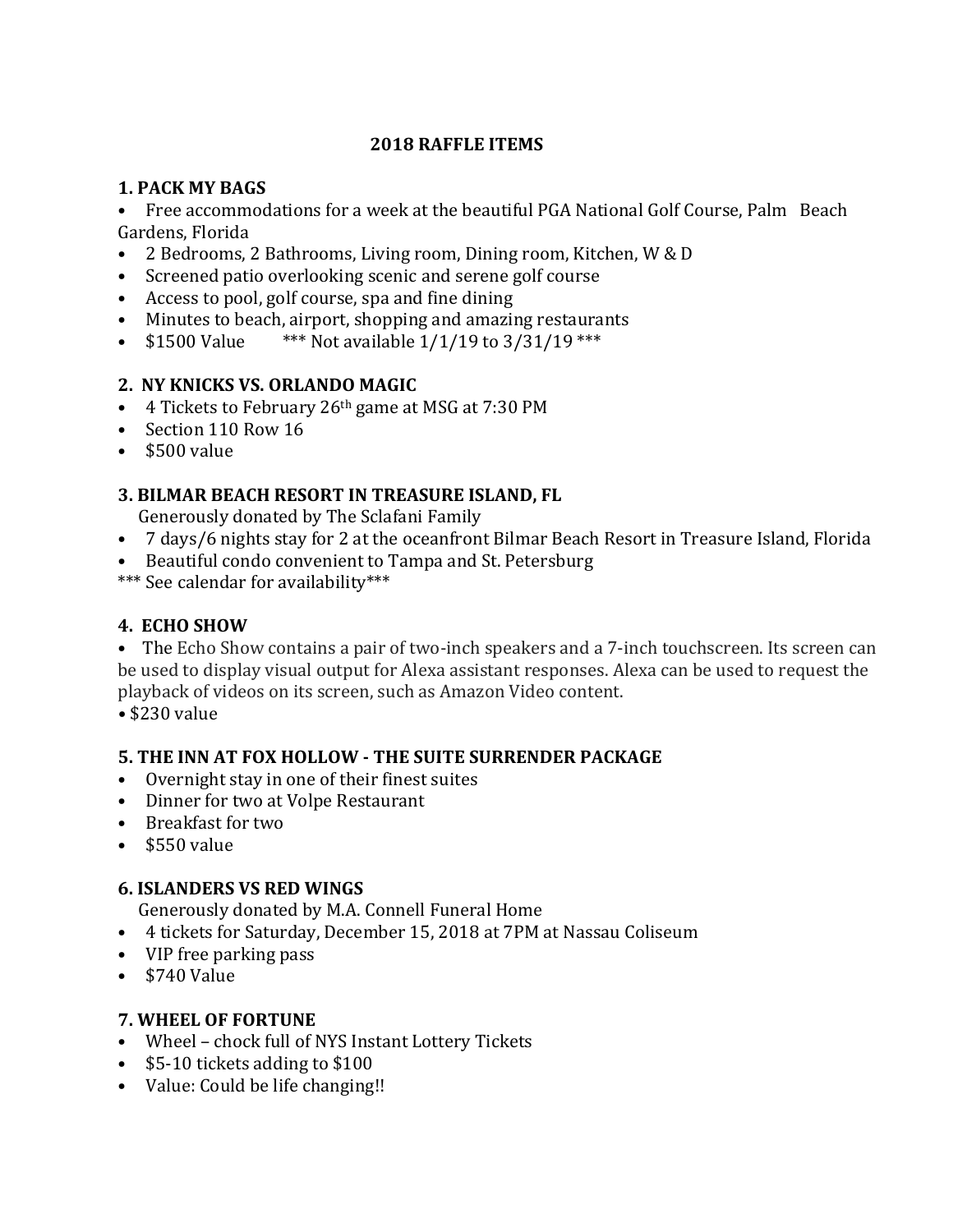#### **8. DINNER OUT….YES PLEASE**

- Piccolo Ristorante \$50 gift card
- Piccolo Ristorante large basket
- Rachel's Waterside Grill \$25 gift card
- River Mill Tavern \$25 gift card

#### **9. LI NATIONAL GOLF COURSE**

- Foursome for golf with carts
- Private beautiful course ... this is your chance to play there

#### **10. RAY-BAN CLUBMASTER CLASSIC SUNGLASSES**

Generously donated by Glenn Optics- Glen Cove

- Ray-Bans Clubmaster Classic
- $\cdot$  \$150 $v$ alue

#### **11. CHLOÉ CARLINA SUNGLASSES- YES THE ONES THAT J.LO WEARS**

- Chloé Carlina sunglasses-gorgeous!
- $\cdot$  \$376 value

#### **12. READY FOR THE SLOPES**

• Dragon Snow Goggles- unisex snow goggles with 3 changeable lenses

#### **13. HOTEL INDIGO**

- Overnight stay for 2 at Hotel Indigo. Close to wineries, outlets, aquarium & breweries
- $\cdot$  \$245 value

# **14. RAY-BAN AVIATORS**

Generously donated by Glenn Optics- Glen Cove

- Ray-Bans Aviators 3025
- $\cdot$  \$210 value

# **15***.* **VINEYARD VINES**

• Private shopping party for you and your friends. The lucky winner gets a \$300 gift card and your friends receive 15% off their purchase as will the winner.

• Vineyard Vines goodies

# **16. JUST ESCAPE**

- Just Escape gift card for one person Massapequa
- GM Burger Bar \$25 gift card
- Zim Zara \$25 gift card
- Munday's \$25 gift card
- Breakaway Yoga-Cycle-Fitness- 2 free classes

# **17. IT'S GREAT TO BE A KID**

- Adventureland 2 POP passes
- White Post Farms -3 adult and 3 kid passes including pony ride
- 3 puzzles, Rachael Hale family fun pack, Threadz weave
- Long Island Ducks picture, ball, lunch box, quacker, towel and notebook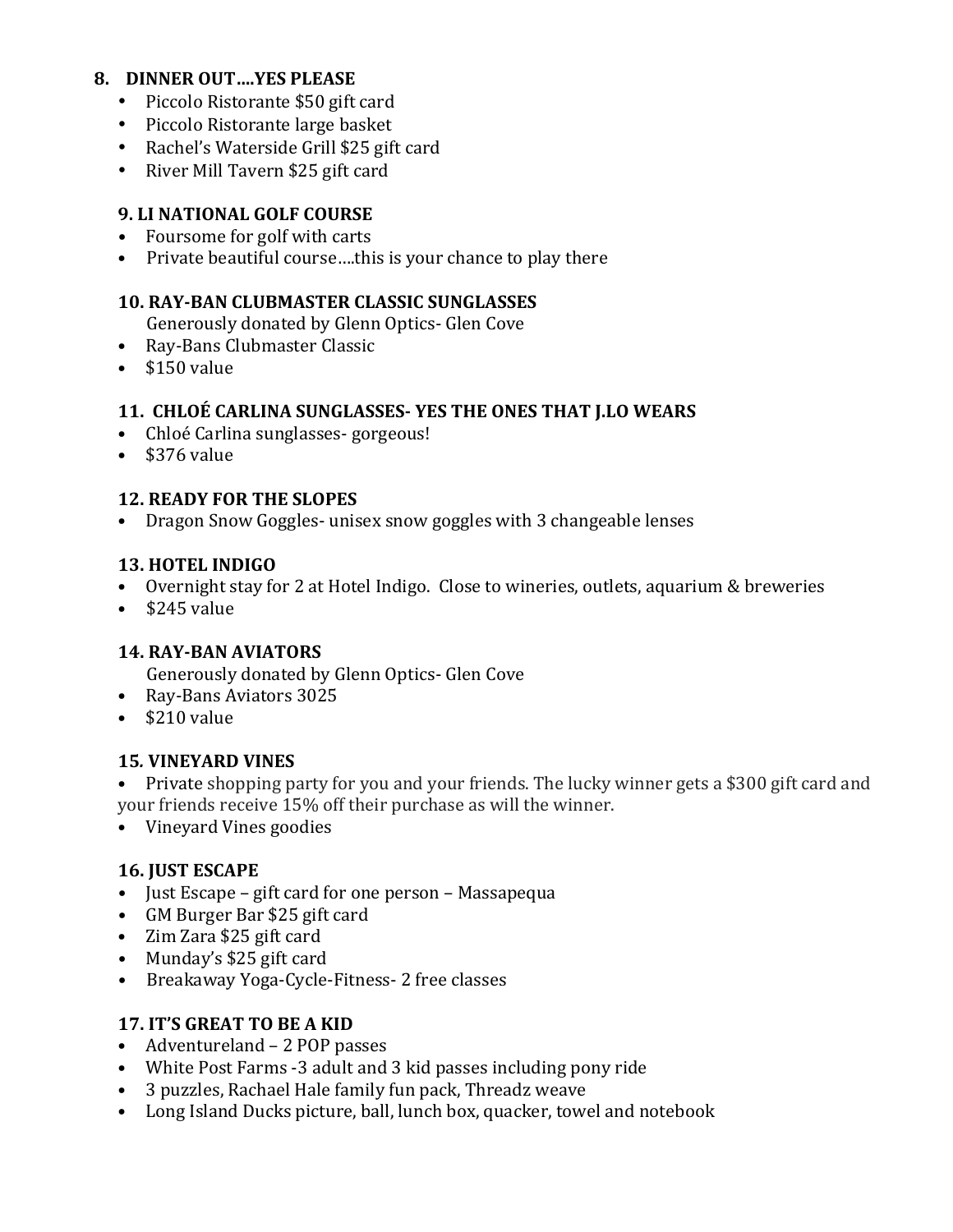#### **18. TAKE ME OUT**

- Taste Kitchen & Cocktails \$50 gift card
- Single process and blow out at Tres Jolie Salon De Beaute- Huntington
- \$50 gift card to any of the following bars: Down the Hatch, The Stumble Inn, Jake's Dilemma,

The Gin Mill, Off the Wagon, The 13th Step, 3 Sheets Saloon and Hair of the Dog

- Vinoco East \$30 gift card
- Breakaway Yoga-Cycle-Fitness- 2 free classes

# **19. GIRLS JUST WANT TO HAVE FUN**

Generously donated by Stephanie Greenberg

- Candy themed backpack & clips
- Unicorn glitter pillow
- Candy themed slippers
- Gummy bear lunch bag
- Candy themed make-up bag

# **20. SPIN BIKE**

Generously donated by The Sabella Family

- XtremepowerUS Indoor Cycle Trainer Fitness Bicycle
- We will provide local delivery

# **21. ELI MANNING POSTER - NY GIANTS**

• Super Bowl MVP Eli Manning – Signed & Framed Lithograph Poster

# **22. COOKING IS FOR SUCKERS**

- Sapsuckers- dinner for 2 (2 apps 2 entrees)
- Restaurant Joanina \$50 gift card
- Left Coast Kitchen & Cocktails \$50 gift card
- Verace \$25 gift card
- E.B. Elliot's \$25 gift card
- Vintage Wine Bar and Bistro \$20 gift card

# **23. 23andME**

- DNA Test Health & Ancestry Personal Genetic Service
- $\cdot$  \$200 value

# **24***.* **SERENITY NOW**

- Hand & Stone Spa 1-hour facial
- Single process & blow out at Tres Jolie Salon De Beaute- Huntington
- Osteria Da Nino 2 appetizers, 2 entrees, 2 desserts
- Breakaway Yoga-Cycle-Fitness- 2 free classes

# **25. AT THE CAR WASH....WOOOA YEAH**

- 5 Full service car washes at Aqua Car Wash
- 1 Clay car wax
- $\cdot$  \$165 value

# **26. TIFFANY & CO.**

• Tiffany & Co. beautiful crystal bowl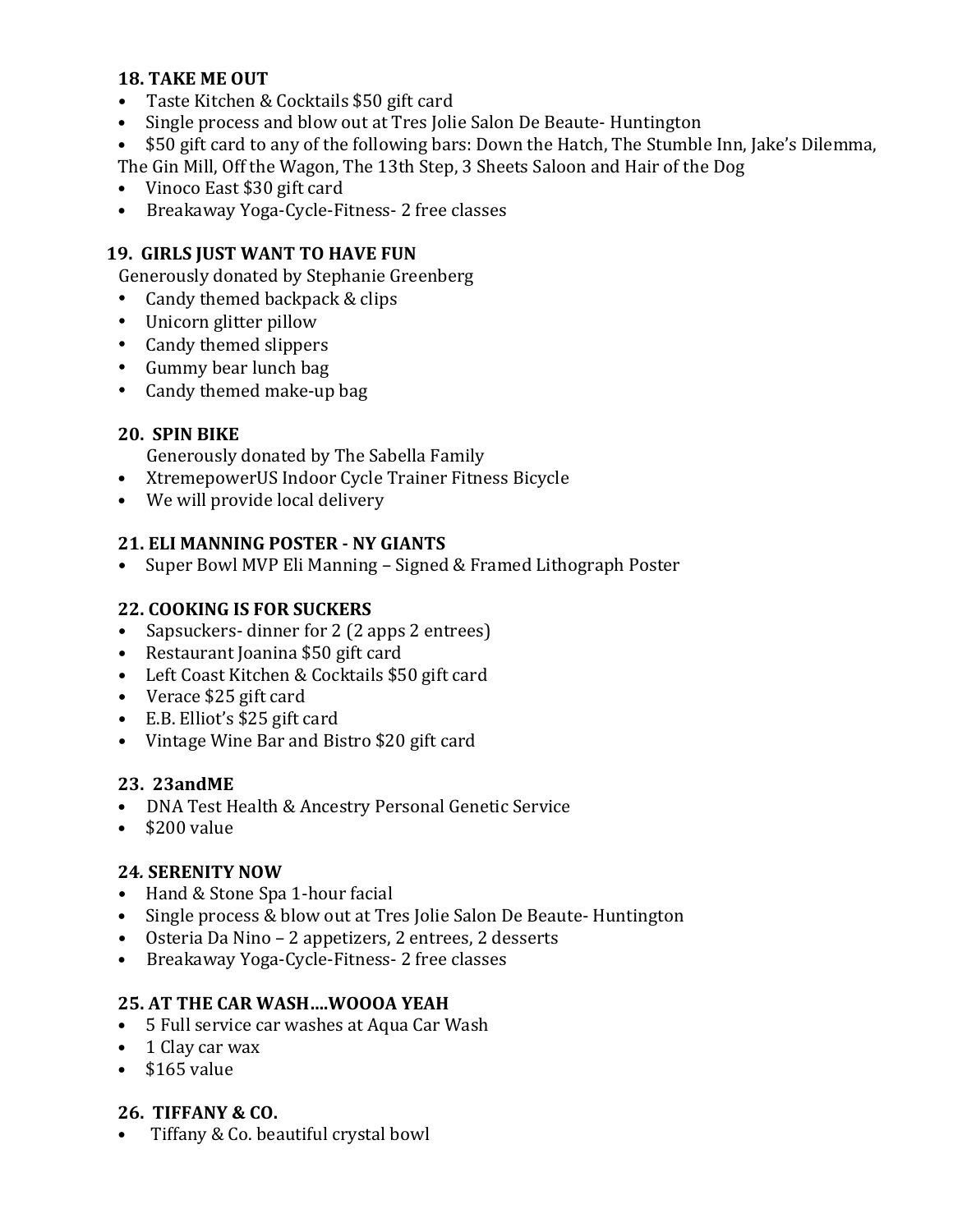#### **27. PUZZLE BREAK**

- Puzzle Break Escape Room (Syosset) for 7 Players not valid on Saturday. Use by 12/15/18
- Piccola Bussola \$50 gift card
- $\cdot$  \$260 value

#### **28. SOUL CYCLE**

- 3 classes can be used at any location except Hamptons
- $\cdot$  \$165 value

#### 29. ALL ABOUT ME

- Bocu Salon & Day Spa haircut, deep conditioning and blow out
- Vinoco East \$30 gift card
- HomeGoods \$25 gift card
- Breakaway Yoga-Cycle-Fitness- 2 free classes
- Salt therapy session at Cryology Babylon- private room for you and 2 friends

#### **30. LASERTAG ANYONE??**

- Black Ops Laser tag session at Indoor Extreme Sports (up to 8 players)
- \$328 value

#### **31. I LOVE BRUNCH A BUNCH**

- Hemingway's American Bar & Grill- brunch for 2
- Desmond's Restaurant at East Wind Long Island- brunch for 2
- 2 bottles of sangria and 4 wine glasses
- Breakaway Yoga-Cycle-Fitness- 2 free classes

# **32. GET YOUR DRINK ON**

• Finnegan's \$50 gift card

• \$50 gift card to any of the following bars: Down the Hatch, The Stumble Inn, Jake's Dilemma, The Gin Mill, Off the Wagon, The 13th Step, 3 Sheets Saloon and Hair of the Dog

- Tap Room \$25 gift card
- Flexon Sunglasses

# **33. AVON BEAUTY BASKET**

Generously donated by Sharon & Gerard Kane and Avon

- A basket FULL, and we mean full, of "must have" Avon Specialty beauty products!!
- \$200 value

#### **34***.* **JOHN ENGEMAN THEATRE TIX**

- 2 tickets to a show (excludes Holiday show)
- Gino's Pizza \$50 gift card- Northport
- Verace \$25 gift card
- Breakaway Yoga-Cycle-Fitness- 2 free classes

# **35. AT THE CAR WASH......WOOOA YEAH II**

- 5 Full service car washes at Aqua Car Wash
- 1 Clay car wax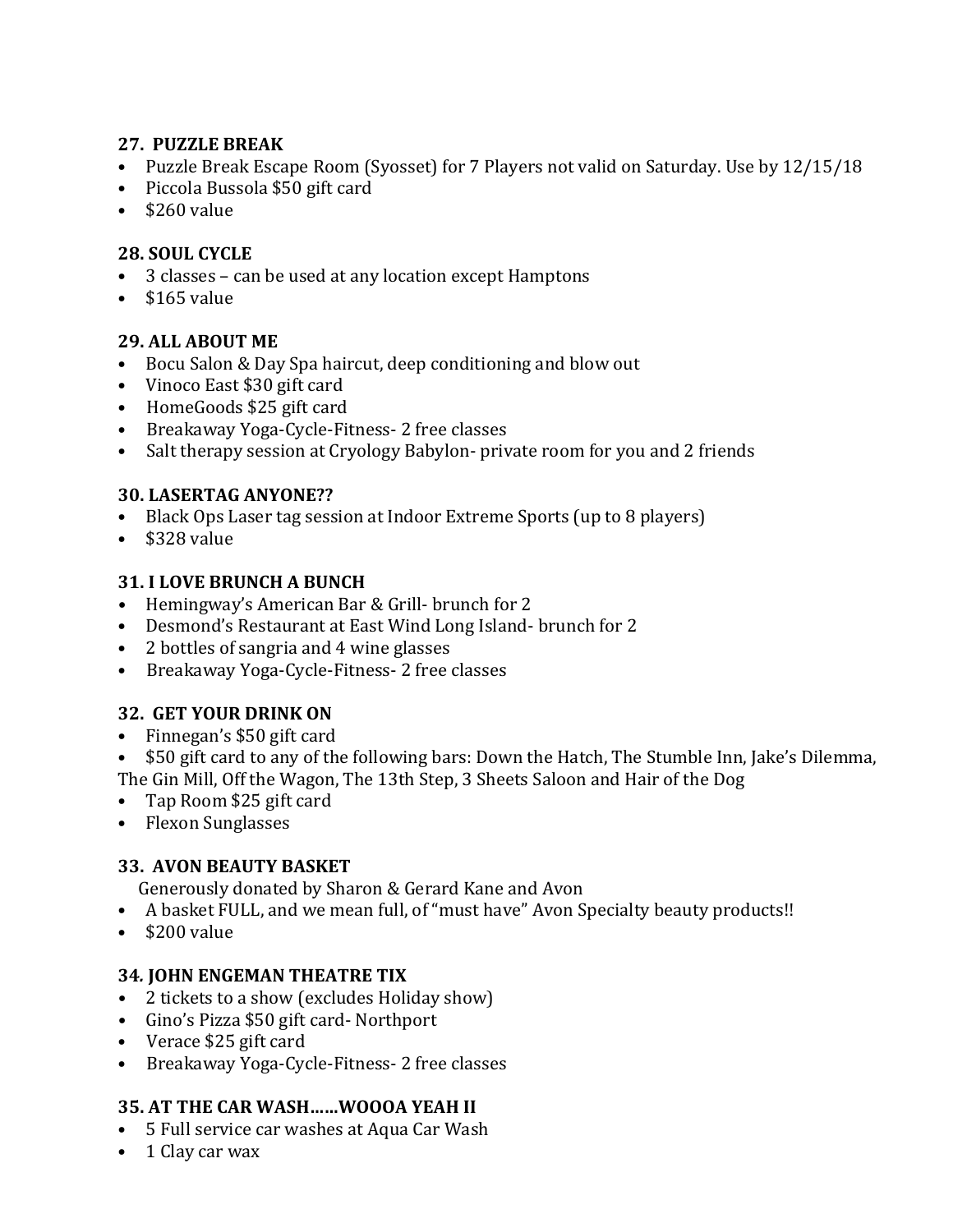$\cdot$  \$165 value

# **36. BOBBI ALLISON- PSYCHIC MEDIUM**

- 30 minute psychic medium reading via phone by Bobbi Allison. You will be amazed!!
- Appeared on Dr. OZ & showcased on Gwyneth Paltrow's GOOP
- Value- priceless

# **37. TIFFANY & CO. FLORAL CHINA PLATES & CUPS**

• Tiffany & Co. floral china plates and cups (8 settings)

# **38. HEY GOOD LOOKING**

- Aire blow out
- \$50 gift card to any of the following bars: Down the Hatch, The Stumble Inn, Jake's Dilemma, The Gin Mill, Off the Wagon, The 13th Step, 3 Sheets Saloon and Hair of the Dog
- The Good Life \$25 gift card
- Venus Spa- manicure
- Scrubz salt scrub & lip balm
- Scrubz \$15 gift card
- Breakaway Yoga-Cycle-Fitness- 2 free classes
- Salt therapy session at Cryology Babylon- private room for you and 2 friends

# **39. VERA BRADLEY**

- Vera Bradley large weekender bag
- $\bullet$  Value \$150

# **40. RACE TO WIN THIS ONE!**

- RPM Raceway- 2 race vouchers
- Mikey Piegare duffle bag- huge!
- Breakaway Yoga-Cycle-Fitness- 2 free classes
- Millers Ale House \$25 gift card

# **41. YOU BOWL ME OVER**

- 2 hours of bowling for up to 10 people at Bowlmor Lanes
- The Library Café \$25 gift card
- Breakaway Yoga-Cycle-Fitness- 2 free classes

# **42. THAT'S ENTERTAINMENT**

• 2 Tickets to Theatre 3 Productions

• HBO Tote filled with HBO goodies- t-shirts, Game of Thrones bobblehead, canvas bag, lunch and more

# **43. WOODBURY WISH LIST**

- Ms'tique Boutique \$25 gift card
- Mr'tique Boutique \$25 gift card
- Butera's Restaurant \$25 gift card
- John Michael Salon- blow out \$40 value
- Breakaway Yoga-Cycle-Fitness- 2 free classes

# **44. TAP IT BACK**

• 3 Spin classes at Swerve Fitness at choice of 2 locations in NYC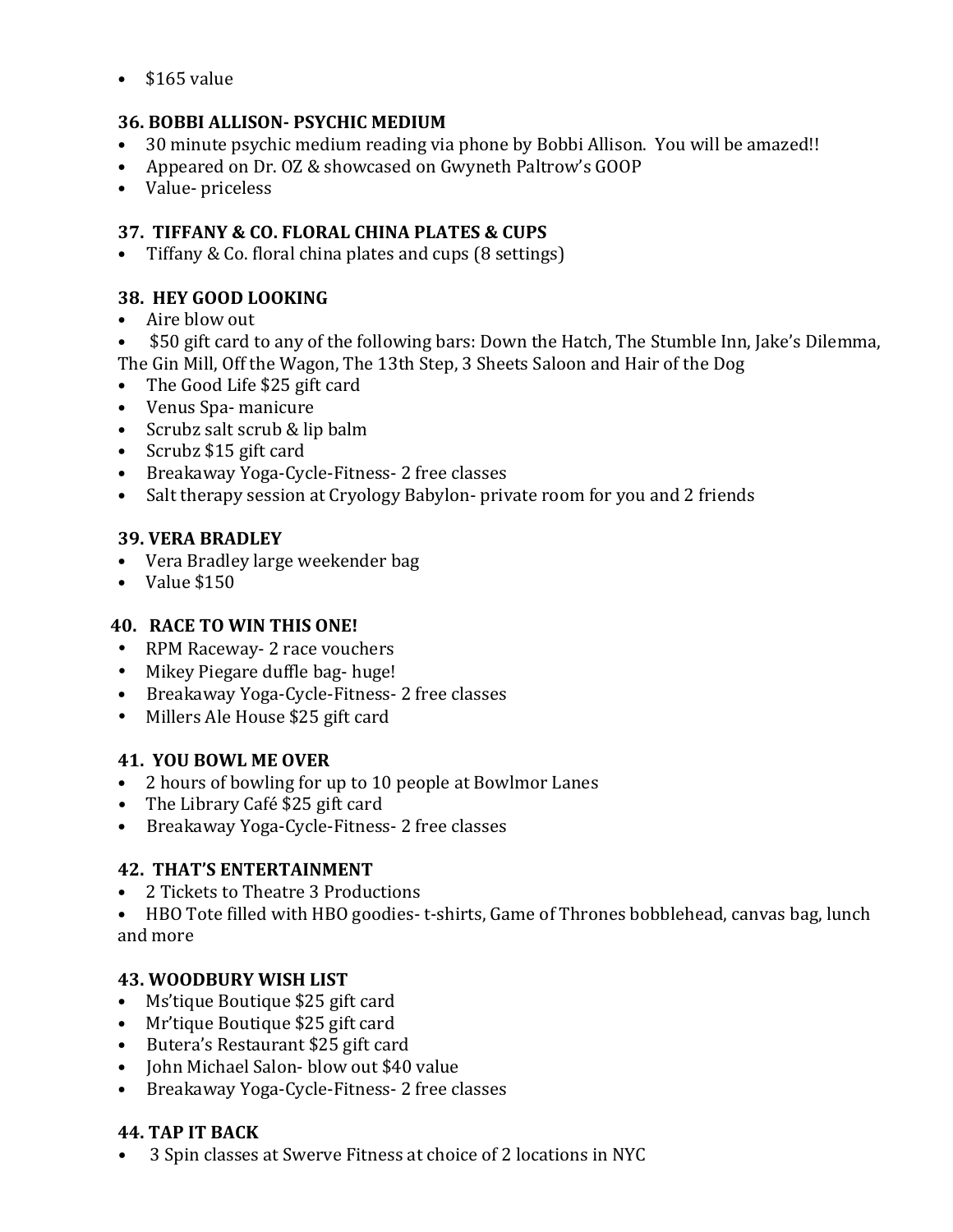- \$50 gift card to any of the following bars: Down the Hatch, The Stumble Inn, Jake's Dilemma,
- The Gin Mill, Off the Wagon, The 13th Step, 3 Sheets Saloon and Hair of the Dog
- Breakaway Yoga-Cycle-Fitness- 2 free classes

# **45. FEELING HOT HOT HOT!**

- Salt therapy session at Cryology Babylon- private room for you and 2 friends
- CaraCara Mexican Grill \$50 gift card
- Luxe & Co blow out \$40 value
- Breakaway Yoga-Cycle-Fitness- 2 free classes

• \$50 gift card to any of the following bars: Down the Hatch, The Stumble Inn, Jake's Dilemma, The Gin Mill, Off the Wagon, The 13th Step, 3 Sheets Saloon and Hair of the Dog

# **46. GET A VIEW OF THIS**

- MCM Women's Sunglasses
- The View Grill- \$100 gift card
- Breakaway Yoga-Cycle-Fitness- 2 free classes

# **47**. **KISS THE COOK**

- Chef ceramic figure
- Crostini \$25 gift card
- Mannino's Italian Kitchen & Lounge \$25 gift card
- Moe's  $$$ ?? gift card
- H20 Seafood & Sushi \$25 Gift card

#### **48. NEW YORK RANGERS COLLECTIBLE**

• Autographed framed picture of #18 Marc Staal and authenticity card

# **49. BINGE ON THIS...ENTOURAGE & THE WIRE**

- Complete series of Entourage Blu-ray DVD's
- Complete series of The Wire Blu-ray DVD's
- HBO goodies... HBO backpack and travel coffee cups

# **50. YOU HAD ME AT WINE!!**

Generously donated by the Miller Family

- 6 bottles of wine
- 8 Spode wine glasses
- 2 Light up Christmas trees bottle toppers
- Tray and spreaders

# **51. GET SPIFFY FOR A NIGHT OUT**

- Ferragamo men's sunglasses
- Maria's Mexican & Latin Cuisine \$50 gift card
- Jon Megaris Salon \$25 gift card
- \$50 gift card to any of the following bars: Down the Hatch, The Stumble Inn, Jake's Dilemma,

The Gin Mill, Off the Wagon, The 13th Step, 3 Sheets Saloon and Hair of the Dog

# **52. BREAKAWAY YOGA-CYCLE-FITNESS (HUNTINGTON)**

• 5 classes and 2 classes for friends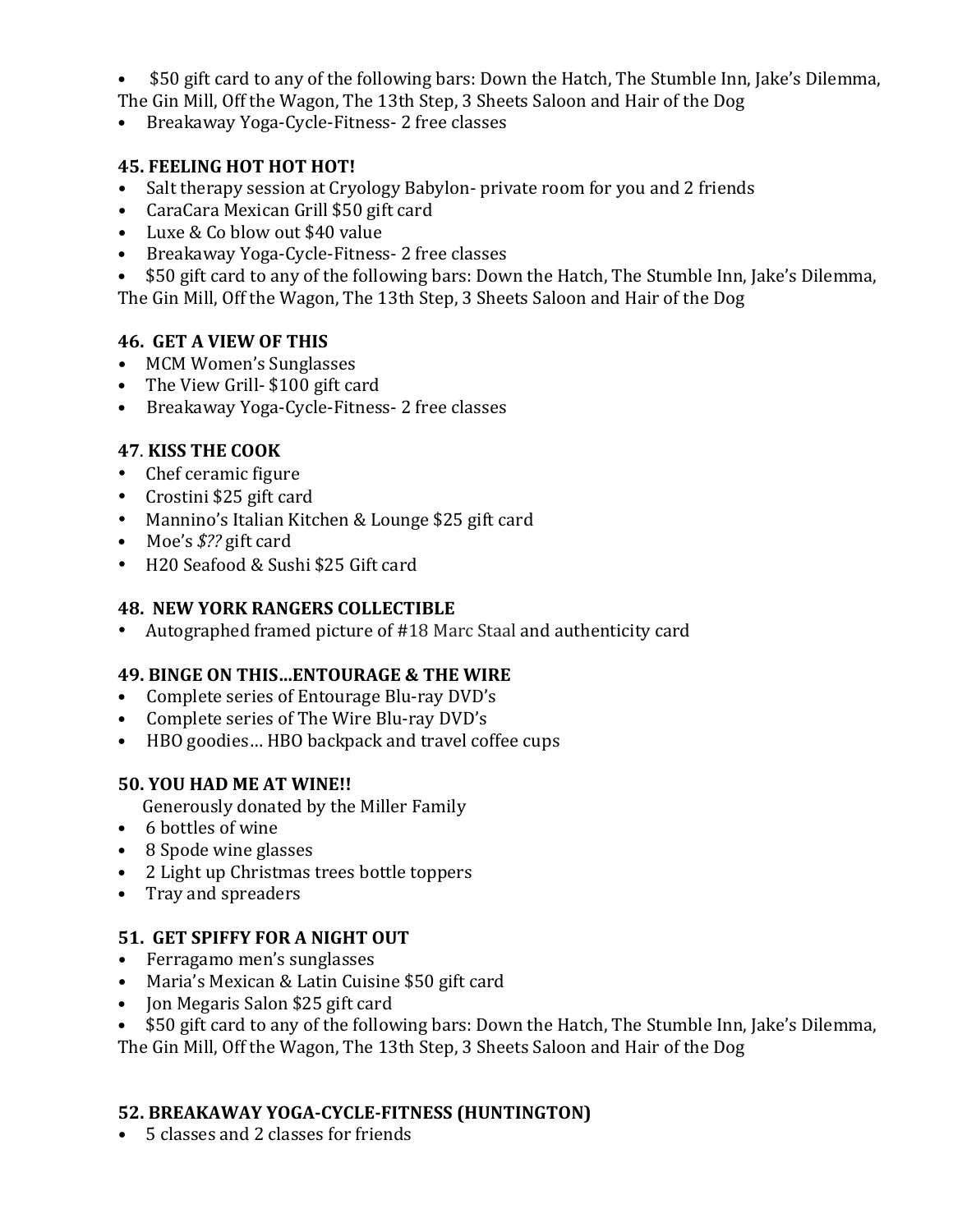- 2 training sessions with Claudia
- Breakaway tank top
- $\cdot$  \$225 value

#### **53. CHARBROILER ELECTRIC SMOKER**

Generously donated by Armbruster Family

- Best smoker on the market
- $\cdot$  \$200 value

#### **54. CACTUS SALON**

- 30min facial
- $\bullet$  \$25 Gift card
- Deep conditioning treatment and blowout
- 3 month cactus club membership
- $\cdot$  \$185 value

# **55. LET'S FACE IT-YOU'RE WORTH IT!**

- Younique make-up: bronzer, toner, blush and lip balm
- Complimentary consultation and make-up application
- Jon Megaris Salon \$25 gift card
- Wax Republic \$20 gift card & coupons
- Venus Spa Manicure
- Breakaway Yoga-Cycle-Fitness- 2 free classes

# **56***.* **FIRE ISLAND LIGHTHOUSE**

Generously donated by Mary Miller

• Beautiful framed picture of Fire Island Light House - Mary Miller gets the most breathtaking views

# **57. ISLANDERS MEMORABILIA**

- Calvin deHaan- autographed picture with authenticity card
- Thomas Greiss- autographed puck with authenticity card

# **58. NOW THAT'S STYLE**

Generously donated by the Ternullo Family

• Basket of beautiful accessories from the Fashion District-NYC

# **59. TORY BURCH NYLON TOTE & VIP SHOPPING EVENT**

- Tory Burch small nylon tote
- Exclusive invitation for VIP shopping experience at Tory Burch Flagship store in NYC for you and 5 friends includes champagne
- Tory Burch coffee table book
- American Express \$25 gift card
- \$50 gift card to any of the following bars: Down the Hatch, The Stumble Inn, Jake's Dilemma,

The Gin Mill, Off the Wagon, The 13th Step, 3 Sheets Saloon and Hair of the Dog

# **60. OHIO STATE FOOTBALL**

Generously donated by Allison Butler

- Ohio State football signed by head coach Urban Meyer
- Awesome collectors' item in a keepsake case!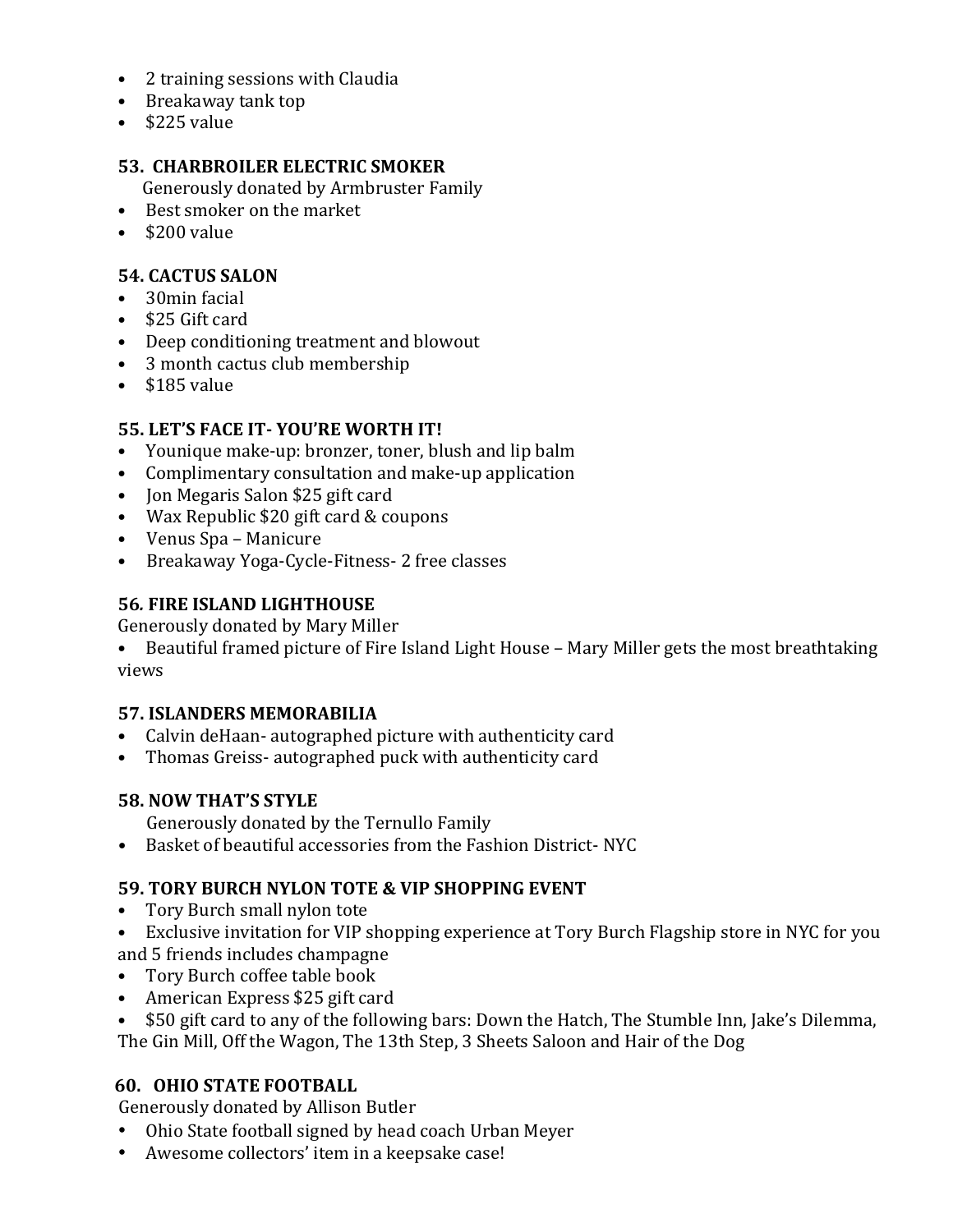#### **61. MICHIGAN BASKETBALL**

Generously donated by Allison Butler

- Basketball signed by Michigan head coach John Beilein
- Awesome collectors' item in a keepsake case!

#### **62. YUM**

- La Parma II \$50 gift card
- E.B. Elliot's \$25 gift card
- Gourmet basket from Iavarone Brothers

#### **63. MY KITCHEN IS CLEAN**

- Left Coast Kitchen & Cocktails \$50 gift card
- Ciro's Italian Restaurant \$25 gift card
- Vinoco East \$30 gift card
- Rachel's Waterside Grill \$25 gift card
- Mercato Kitchen & Cocktail \$20 gift card
- 4 Wine glasses

#### **64. ROPES COURSE & ZIP LINE**

- Adventure Park LI-Ropes course and zip lines for 2 Wheatley Heights
- Nike string bag
- Dragon tee shirt
- Bar Louie- 2 free appetizers
- Croxley's Ale House \$20 gift card
- Breakaway Yoga-Cycle-Fitness- 2 free classes

# **65. COZY AT HOME**

- Lazy Susan swirl & serve ceramic tray & plates
- HomeGoods \$25 gift card
- Bottle Bargains \$25 gift card

#### **66. JESSIE'S GIRL…ROCKING THE 80'S ON NEW YEAR'S EVE**

- 2 Tickets for Saturday, December 31st at The Paramount
- 10PM show

# **67. WELL, WELL, WELL**

- Salon 44 \$100 gift card
- Feel Well Spa- \$50 gift card
- Skin Essentials by Veronica -Custom enzyme facial treatment
- Breakaway Yoga-Cycle-Fitness- 2 free classes

# **68. RESTAURANTS GALORE**

- RS Jones dinner for 2
- Steven's Pasta \$50 gift card
- Rachel's Café Syosset \$50 gift card
- Rachel's Waterside Grill \$25 gift card
- E.B. Elliot's \$25 gift card
- Tula Kitchen \$25 gift card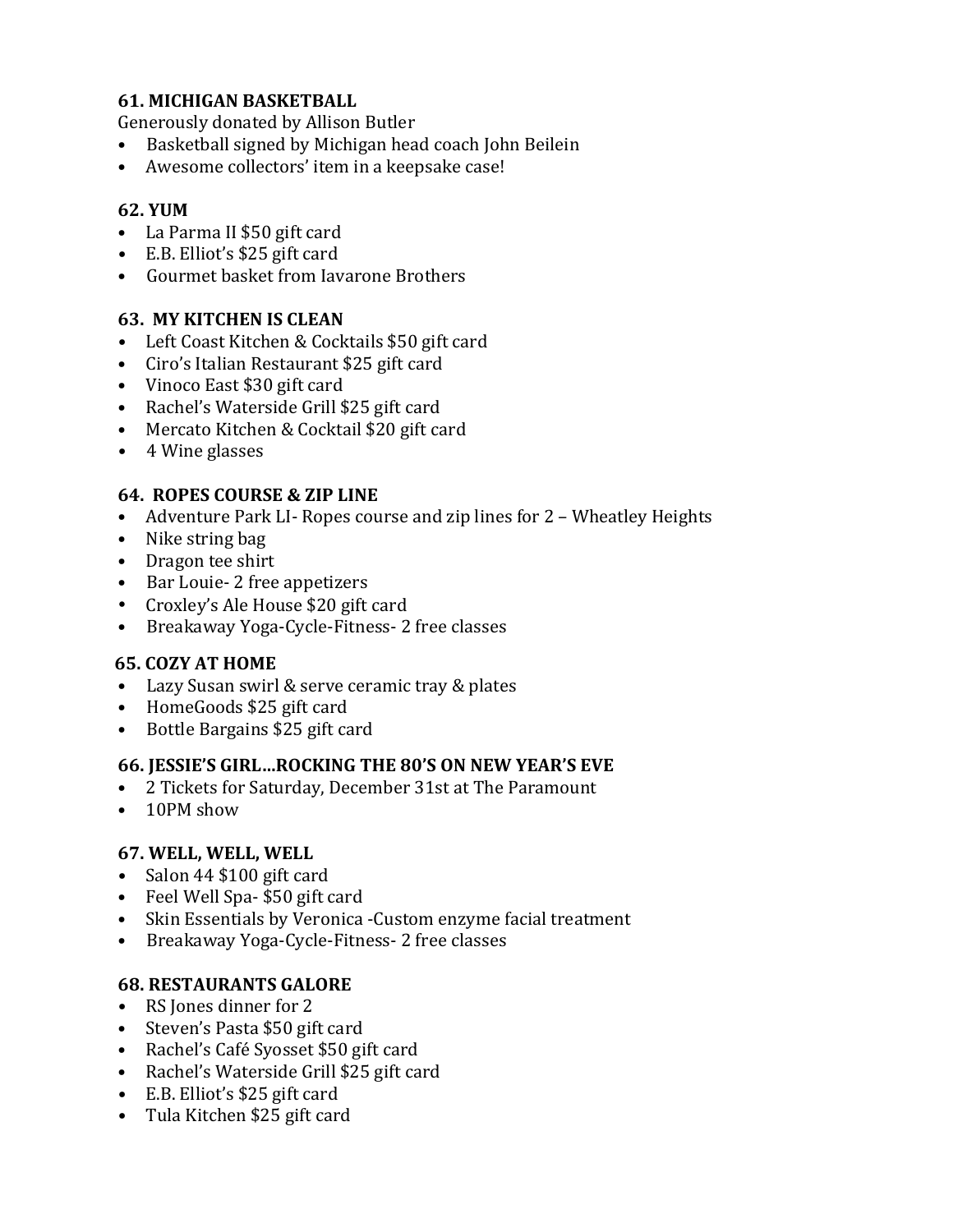#### **69. DINNERS ON ME**

- Nautilus Café \$50 gift card
- Maria's Mexican & Latin Cuisine \$50 gift card
- Anchor Down \$50 gift card
- E.B. Elliot's \$25 gift card
- Cheesecake Factory \$25 gift card

#### **70. PRETTY, PRETTY GREAT BASKET**

- New York Face Place 1- hour custom facial (\$150 value)
- Rodan & Field's Enhancements Last Boost (\$150 value)
- Lumara Salon cut and style
- Breakaway Yoga-Cycle-Fitness- 2 free classes

# **71. KEURIG COFFEE**

- Keurig coffee machine
- Coffee pods
- 2 mugs and assorted treats

# **72. MEDIUMSHIP READINGS BY DOMINIQUE CILMI**

- Two 1 hour mediumship readings. Readings can be used a year apart or give 1 to a friend
- Dominique is a spirit medium. Dominique's harnessed her gift 4 years ago by delivering messages from the other side in various settings.
- $\bullet$  \$300 Value

# **73. BELLA HAIR**

- Basket FULL of Joico and Rusk products- shampoo, conditioner, hairspray, styling oil, styling mousse and best brush ever
- Breakaway Yoga-Cycle-Fitness- 2 free classes
- Bella Hair \$25 gift card

# **74. OOH BABY IT'S COLD OUTSIDE**

- Amazon Fire Tablet
- $\bullet$  Overnight bag
- Cozy blanket
- HBO journal
- Hot cocoa & mugs

# **75. LONG BEACH POLAR BEAR GEAR**

Generously donated by Lisa Young

- Hoodies grey  $(x)$ , blue  $(l)$ . Long Sleeve Tees Grey  $(x)$ , Green  $(s)$ , Red $(s)$
- Short sleeve vneck women's tee(I), Grey& Blue beanie, Green LB Polar bear headband
- LB Polar Bear towel and magnets
- Navy canvas LB Polar Bear tote bag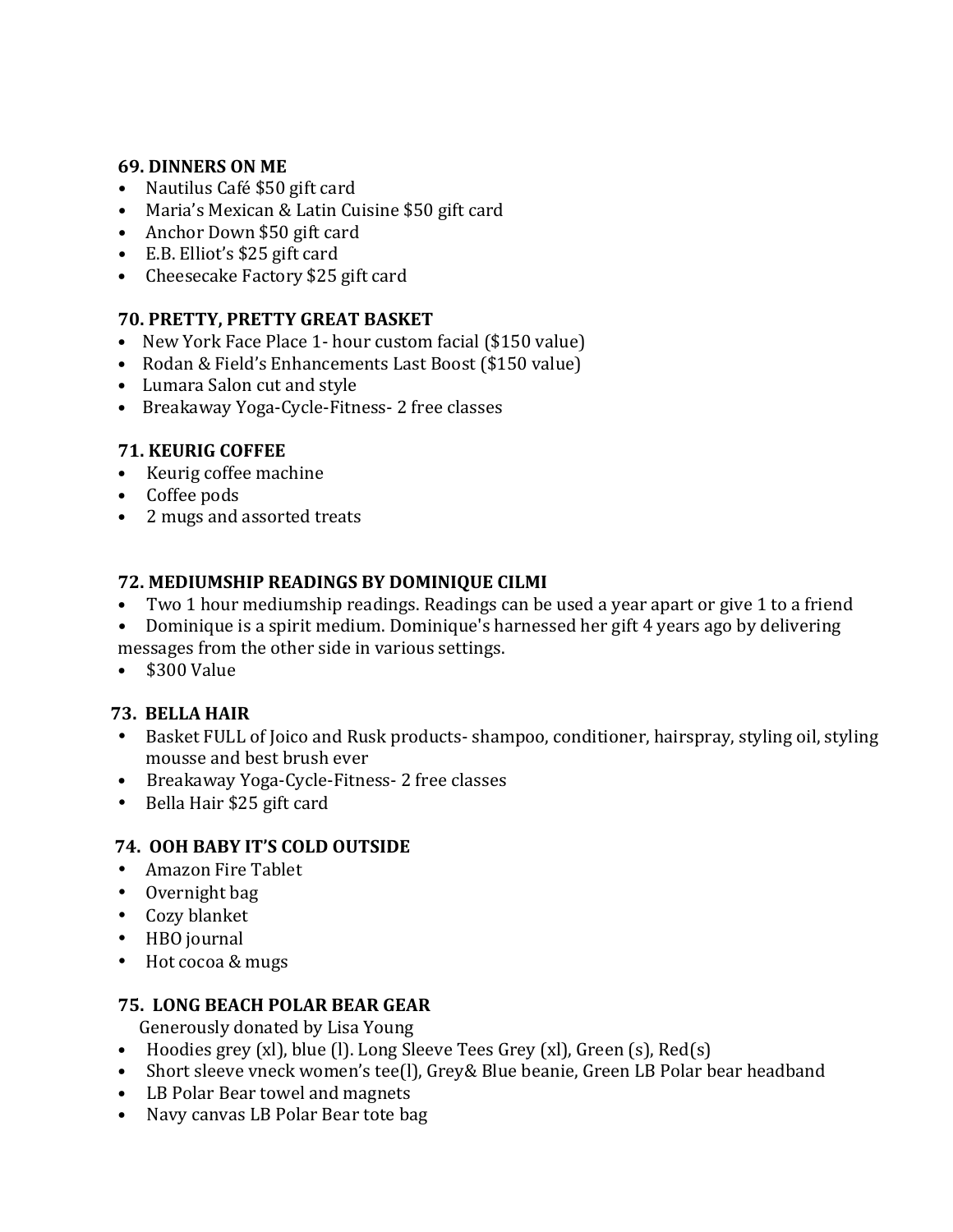#### **76. CHOMP ON THIS**

- Vines & Branches- basket full of sauces, vinegar, dipping bowl & more
- Two Cousins Fish Market \$30 gift card
- The Refuge \$50 gift card
- Prato 850 \$50 gift card

#### **77. MAKE-UP BY MILLIE**

- Enjoy a beautiful make-up application by Millie in the comfort of your own home
- $\cdot$  \$150 Value

#### **78. BOWL HERE OFTEN?**

- 2 hours of bowling for up to 10 people at Bowlmor Lanes
- Pastrami King \$25 gift card
- Candy to help you get a strike

#### **79. FOR THE LOVE OF THE GAME- BOY CAMPER**

- 1 week at "For the Love of the Game" lacrosse camp June 24-27 at LIU Post University
- For the Love of the Game apparel
- Lacrosse Unlimited \$20 gift card
- $\cdot$  \$670 value

#### **80. FOR THE LOVE OF THE GAME- GIRL CAMPER**

- 1 week at "For the Love of the Game" lacrosse camp June 24-27 at LIU Post University
- For the Love of the Game apparel
- Lacrosse Unlimited \$20 gift card
- $\cdot$  \$670 value

#### **81***.* **LET'S GO FISHING**

- Captain Lou Fleet Two Half-day fishing passes
- Dragon men's sunglasses
- PitStop \$20 gift card
- \$50 gift card to any of the following bars: Down the Hatch, The Stumble Inn, Jake's Dilemma,

The Gin Mill, Off the Wagon, The 13th Step, 3 Sheets Saloon and Hair of the Dog

#### **82***.* **I AM USED TO THE FINER THINGS**

- Sapphire Yacht Charter Cruises \$50 gift card
- KPacho Mexican Restaurant \$50 gift card
- Guy Anthony's Bistro and Catering \$50 gift card
- Grand Paradiso \$50 gift card

# **83. PSYCHIC READING & REIKI SESSION BY LINDA VIVIANO**

- 30 Minute reading & 30 Minute Reiki session
- Linda is Psychic Medium, Angel Card Reader, Reiki Master Teacher & Ordained Minister. She shares messages and healing energy through Readings, Reiki Sessions & Past Life Exploration. Linda brings forth messages from spirit as well as insight with current situations and those yet to come. Can be via phone or in person
- $\bullet$  \$125 Value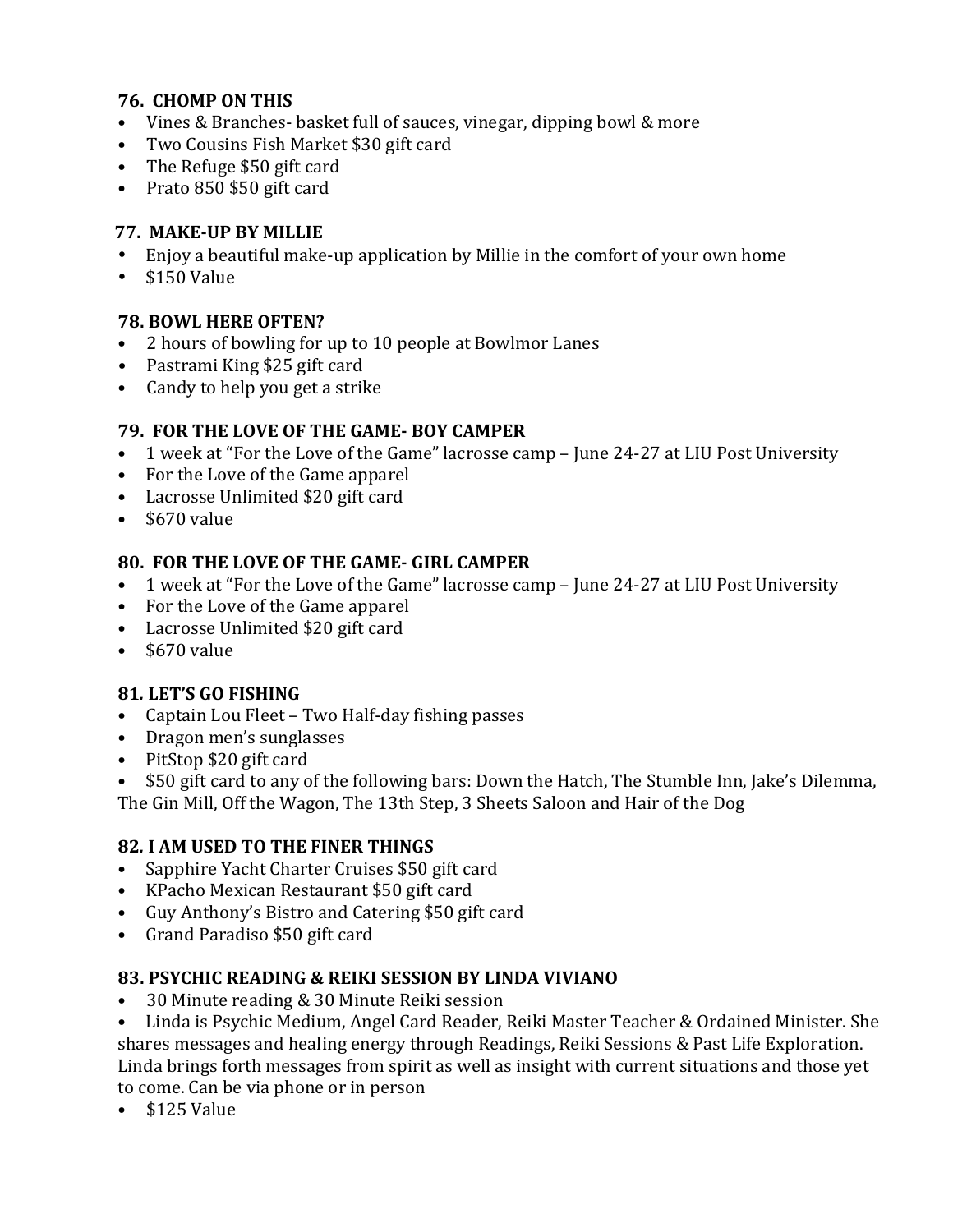#### **84. HYPNOSIS BY LINDA ALBA**

• Brainshift LLC, Linda Alba, Certified Hypnotist, trained in Hypnosis, Past Life Regression and soon to be graduate of the Soul Level Healing for hypnosis practitioner. Certified angel card reader & Reiki Master. This gift certificate does not apply to Past Life Regression.

- Two 30-minutes sessions
- $\bullet$  \$150 Value

#### **85. REIKI HEALING & ANGEL CARD READING BY SUSAN CINETTI**

• One- hour Reiki healing and angel card reading

• Susan Cinetti is a psychic medium, reiki master and angel card reader. Susan enjoys connecting with your loved ones in spirit to give you loving, healing, purposeful messages to bring enlightenment and closure to those that seek it.

 $\cdot$  \$100 Value

# **86. LOVIN' HBO**

- Boardwalk Empire complete blue ray DVD series
- Entourage complete blue ray DVD series
- Yeti large HBO cup
- HBO toiletries bag
- HBO journal & pen

#### **87. MONTHS OF ENTERTAINMENT...THANKS HBO**

- The Soprano's complete blue ray DVD series
- Rome complete blue ray DVD series
- Books: John Adams & The Pacific
- The Knick tee shirt

# **88. TORY BURCH GEMINI LINK COATED CANVAS TOTE- BLACK**

• A signature Gemini link motif symbolizes the dual offerings of form and function provided by a spacious and sophisticated tote in water-resistant coated canvas.

#### **89. VIANA HOTEL & SPA**

- Overnight stay for 2
- Includes delicious breakfast
- Bottle of wine and 2 wine glasses

#### **90. WEST ELM RUG & POUF**

• Beautiful neutral color rug- so soft *(dimensions tbd)* 

• Orange Pouf -Handwoven from a durable wool blend, textural Pouf is a stylish multitasker that transitions easily from ottoman to seat to side table when topped with a tray.

# **91. LULULEMON YOGA MAT**

- Lululemon yoga mat
- Breakaway Yoga-Cycle-Fitness- 2 free classes

# **92. LULULEMON YOGA MAT**

- Lululemon yoga mat
- Breakaway Yoga-Cycle-Fitness- 2 free classes